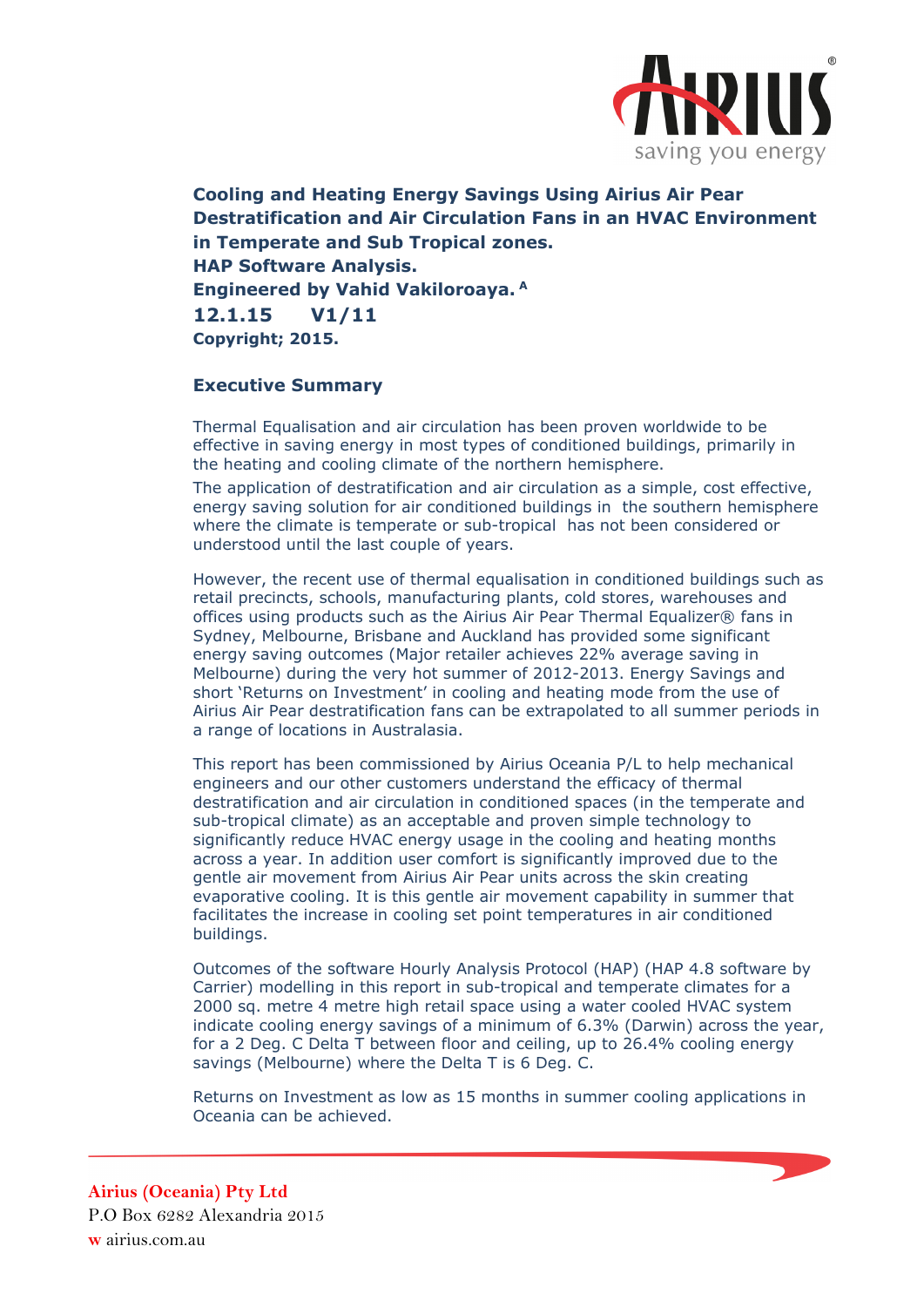

 Heating savings of a minimum of 5.4% in Hobart for a 2 Deg C. Delta T to a maximum of 29% in Sydney with 6 Deg C Delta T have been shown in this analysis.

Real world savings in both cooling and heating have often been shown to be higher than those achieved in the software outcomes here in Oceania as well as overseas.

Research from BSRIA<sup>C</sup> in the UK indicates that One Deg. C temperature increase per metre in height is common inside buildings. In Australia temperature differences of 3 Deg. C every metre in height has been recorded in buildings prior to Air Pear installations that have rectified that issue.

It is important to note that different types of HVAC systems such as air cooled units may show even higher or varied energy savings dependent on climatic location, internal floor to ceiling Delta T as well as the Delta T between dry and wet bulb ambient temperature. Increased Delta T for both internal and ambient external temperatures will result in higher energy savings using destratification in summer.

Nonetheless, even buildings with a Low Delta T floor to ceiling of 0.5 Degrees C will still achieve significant HVAC energy savings.

Further energy savings, above the predicted savings achieved in this software process, can be realised via the use of thermal destratification creating other energy saving opportunities but those are outside the scope of this report.

These include;

- The use of Airius Air Pears to provide thermal comfort during load shedding opportunities in both cooling and heating environments resulting in significant energy savings across a year.
- Accelerated reuse of the chilled air captured by thermal buoyancy up under the ceiling post discharge.
- Increase or decrease of thermal set points as a result of destratification and a range of other energy saving opportunities.
- Use of soft type low velocity ductwork in combination with Airius Air Pears resulting in reduced AHU sizing and energy consumption.

It is important to note that in some cases energy savings of HVAC in summer can reach 35% but the overall yearly average cooling and heating savings have been considered in this report. The outcomes of this analysis are as follows:-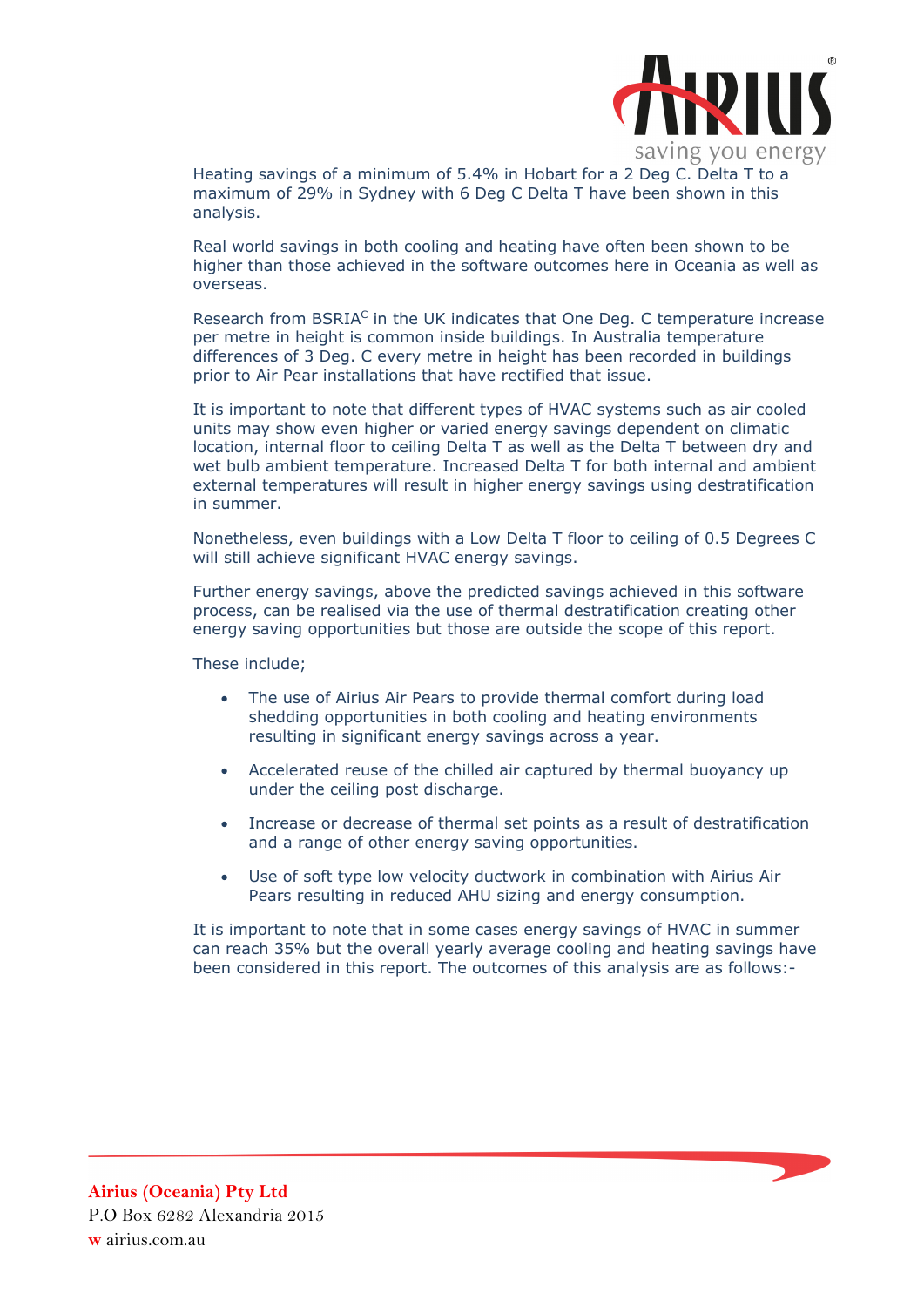

#### **Cooling mode:**

| Note:- The Degrees noted below in the crimson boxes represent the floor to ceiling 'Delta T'. |                 |                     |                            |
|-----------------------------------------------------------------------------------------------|-----------------|---------------------|----------------------------|
| City                                                                                          | Energy          | Energy Saving(%)for | <b>Energy Saving(%)for</b> |
|                                                                                               | Saving(%)for 2C | 4C                  | 6C                         |
| Sydney                                                                                        | 8.8             | 15.6                | 21.5                       |
| Melbourne                                                                                     | 14.2            | 20.2                | 26.4                       |
| <b>Brisbane</b>                                                                               | 9.7             | 13.0                | 19.8                       |
| Auckland                                                                                      | 12.1            | 19.1                | 22.3                       |
| Adelaide                                                                                      | 11.4            | 16.8                | 23.2                       |
| Canberra                                                                                      | 9.4             | 17.9                | 22.8                       |
| Darwin                                                                                        | 6.3             | 8.8                 | 16.6                       |
| Denver                                                                                        | 8.9             | 15.4                | 22.3                       |
| Hobart                                                                                        | 12.9            | 24.5                | 29.8                       |
| London                                                                                        | 7.5             | 12.1                | 18.6                       |
| Perth                                                                                         | 6.4             | 13.7                | 23.8                       |

### **Heating Mode:**

| City            | Energy Saving(%)for | Energy Saving(%)for | Energy Saving (%)for |
|-----------------|---------------------|---------------------|----------------------|
|                 | 2C                  | 4C                  | 6C                   |
| Sydney          | 7.8                 | 19.0                | 29.0                 |
| Melbourne       | 8.4                 | 17.1                | 27.8                 |
| <b>Brisbane</b> | 9.8                 | 20.8                | 25.6                 |
| Adelaide        | 7.8                 | 11.8                | 18.7                 |
| Canberra        | 11.2                | 17.0                | 21.2                 |
| Hobart          | 5.4                 | 8.9                 | 13.4                 |
| London          | 8.9                 | 13.6                | 19.7                 |
| Perth           | 7.3                 | 12.4                | 18.9                 |

# **Introduction**

The worldwide use of Airius Air Pear destratification fans has been proven to significantly reduce equipment energy consumption in heating environments where the hot air rises to the ceiling and causes the heating system to over deliver on a continual basis in winter. (Carbon Trust UK, BSRIA) Energy savings of 35% of the HVAC system energy have been regularly achieved in heating environments through the use of Airius Air Pear Thermal Equalizer® air turbines. While this use of destratification is also applicable to southern hemisphere locales the impact and value of destratification and optimised air circulation on the HVAC energy use in warm to hot summer conditions and cold conditions in a temperate or subtropical climate has had minimal consideration or review to date.

The intent of this report is to validate the premise that destratification and optimised air circulation will significantly reduce cooling energy in HVAC systems using a fixed internal temperature set point of 23 Deg. C in summer and 20 Deg. C

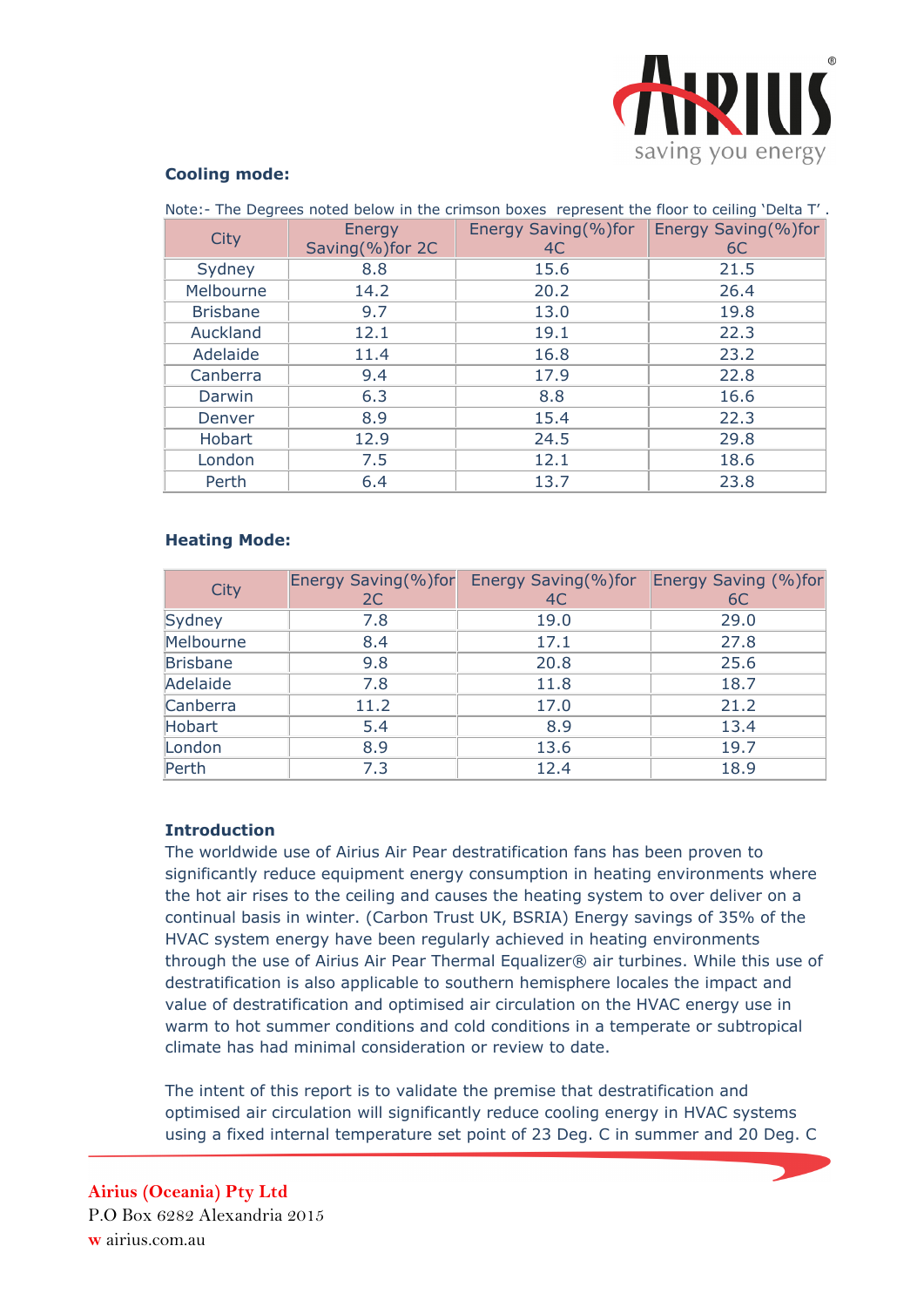

 in winter via the use of the latest HVAC design and energy modelling software known as Hourly Analysis Protocol (HAP) 4.8 (By Carrier).

The outcomes of this report provide an average yearly energy saving prediction for both cooling and heating energy in water cooled VAV air conditioned facility. Further energy savings above those identified in this software analysis can be achieved by the inclusion of a range of additional energy savings outcomes achieved by the use of Airius Air Pears such as load shedding opportunities for the HVAC System while maintaining thermal comfort, adjustment of the set points to reflect improved cooling in summer due to increased air flow (Arens et al, 2010; Aynsley, 2009.) and other initiatives linked to the use of thermal destratification and air circulation. That work is outside the scope of this report.

#### **Strategy**

In this study, transient (an hourly-based steady state) simulations have been carried out using the Hourly Analysis Program  $(HAP)^2$  Version 4.8, a powerful HVAC and energy analysis software programme designed by Carrier and used worldwide to undertake HVAC system design and related energy consumption analysis of the building and the HVAC system which is installed in that building. In this application it has been used to identify and verify the energy saving potential of the AIRIUS Air Pear Thermal Equalizer® destratification and air circulation fans in a nominated building type across a twelve month period. These simulations have been established for the following southern hemisphere cities using specific dynamic climate data- Sydney, Adelaide, Perth, Darwin, Canberra, Hobart, Melbourne, Brisbane and Auckland, New Zealand.

# **Methodology**

The use of software modelling has limitations and in this application it is utilised to mimic the impact of destratification and optimised air circulation on the HVAC system in a medium sized (2000 sq. mts.) retail store. A range of assumptions are made around the store building fabric, internal loads etc. Please note that while changing the fabric loads etc. will improve the building's heating and cooling loads the impact of those types of changes on the value of destratification are minimal. The energy saving potential in this study has been considered as a function of cooling/heating plant duty cycling. Building cooling/heating loads as a result of increased or decreased insulation levels, glazing performance etc. are important only for sizing the cooling/heating equipment capacity and have a very limited impact on the value of destratification.

A range of data around building fabric and internal heat loads were input into the model to provide the data used for analysis so as to assure the reader that the modelled building complies with the latest Australian NCC building code requirements around energy efficiency.

Dynamic climate data utilised in the Carrier 'HAP' software provides the climatic information needed to provide modelling accuracy and relevance.

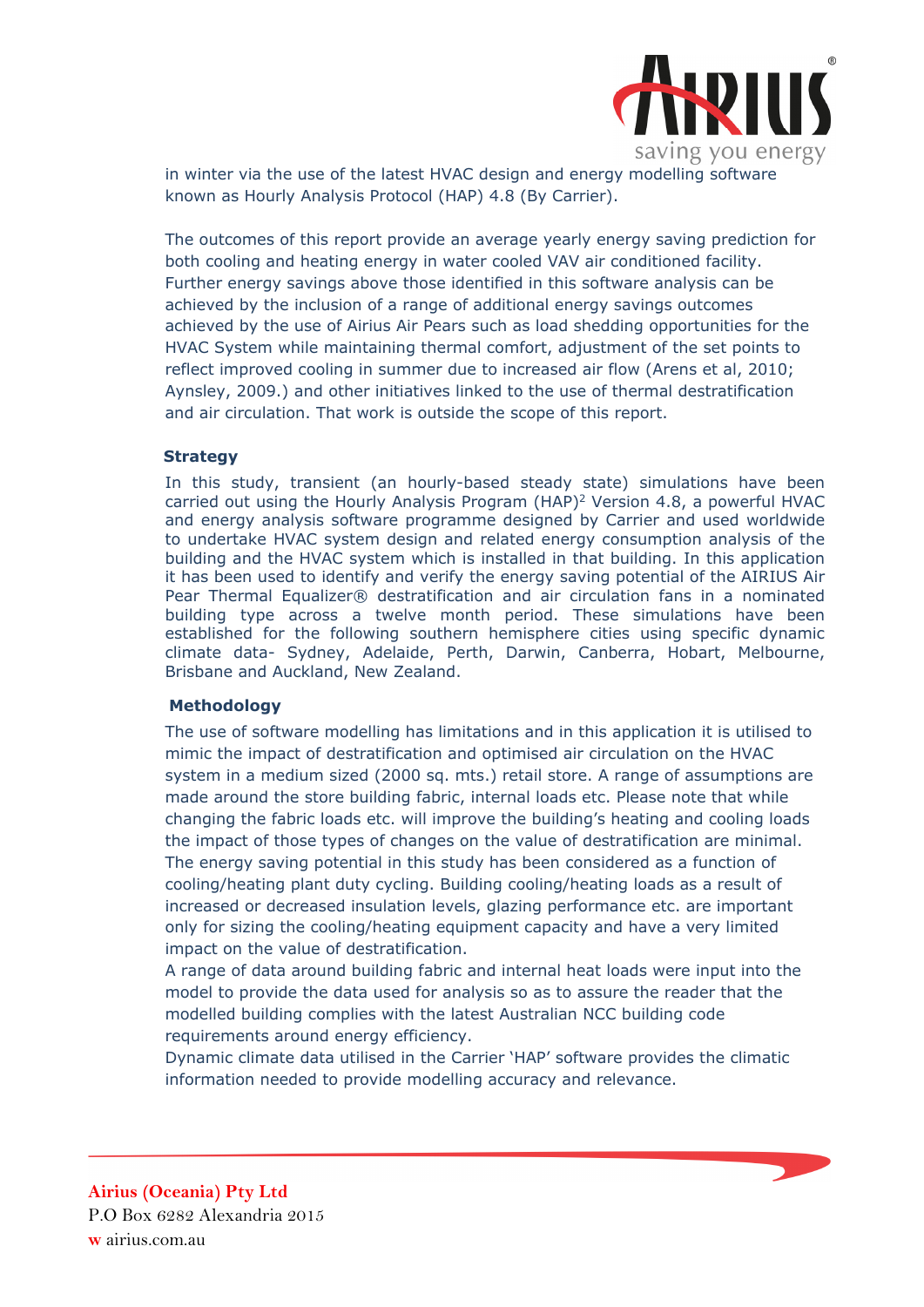

The building is initially modelled using the nominated HVAC system (see below) then the software is rerun in the relevant climatic zone but with the destratification temperature differences reduced to zero to show the energy savings achievable.

### **Airius Air Pear fans**

Airius Air Pears are an American designed and manufactured patented Thermal Equalizer® air turbine fan that uses a unique rotor, stator and venturi throat design to propel large volumes of air gently in a non-turbulent manner over long distances using low amounts of energy. Their exclusive design allows them to propel the air in a narrow focused column, minimising air dispersion and turbulence. The narrow column air enables the units to effectively move air from floor to ceiling or wall to wall with minimal disturbance and maximum control over locations and efficacy of air flow. This is achieved with very low amounts of energy. The Airius Air Pear model 15 utilised in this study uses 13 watts of power at 240 volts. Working in concert together the units quickly destratify or circulate air in a space.

### **Case Study**

The case study is a commercial shopping space with a 4 metre high ceiling and a 2,000 square metre floor area. The number and size of Airius Air Pear units has been selected based upon calculations provided by Airius Oceania P/L. 20 off Model 15 Airius Air Pear units have been considered as the destratification source. Each unit consumes 13 watts of power at 240 Volts/50 HZ.

The selected HVAC system for this building is a water-cooled chiller type which provides chilled water of 6 Deg. C for an air-handling (AHU) unit. The AHU fan is a Variable Air Volume (VAV) unit. An occupancy load of 200 people has been considered inside the building. (For more info please refer to the whole report)

All building fabric, lighting loads and HVAC systems for the different locations have been modeled under the 2013 NCC Section 'J' energy efficiency protocols.

Relevant and detailed climatic data for each location has been input into the facility and the examination is based on cooling and heating periods–when cooling or heating is required inside the building.

#### **Temperature Differences**

Three temperature differences (floor to ceiling) of 2 Deg. C, 4 Deg. C and 6 Deg. C have been considered for each city in the nominated space**.** 

#### **Occupation levels**

Occupation levels are considered as 200 persons in the space. One person per 10 sq.metres.

#### **How Destratification Saves Energy in Warm Climates**

The energy saving potential using the destratification strategy is primarily due to reducing the duty cycling of the cooling plant. By destratifying the space the return air temperature to the cooling system in summer is cooler and the preset internal temperatures are held constant for a longer period of time. This causes the chiller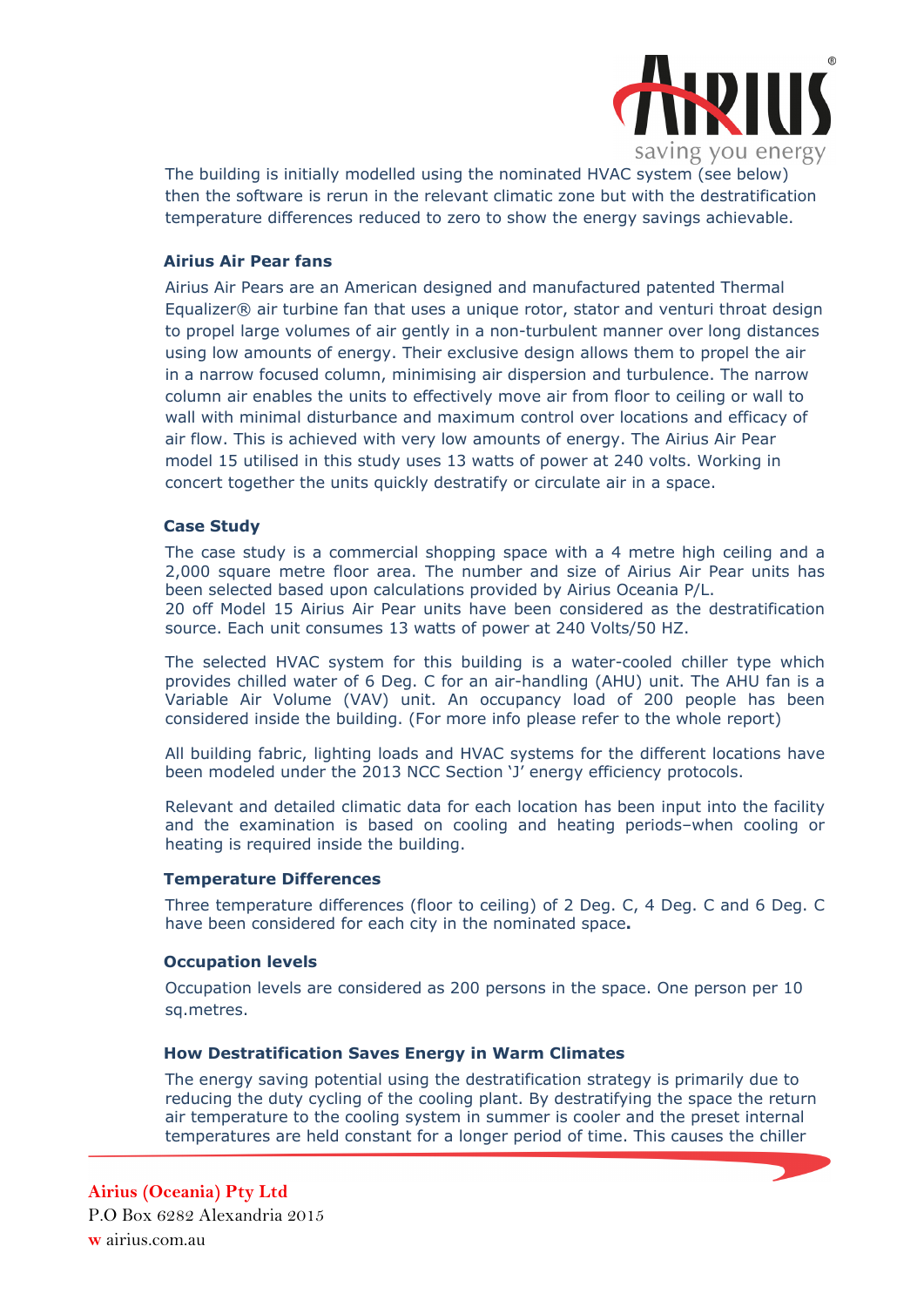

 and compressors to shut down for a longer period during the occupied period of the day, start later and turn off earlier resulting in reduced energy consumption. In a conditioned facility the higher the temperature difference between floor and ceiling the greater the energy savings using destratification.

Different systems such as air cooled designs in different climates may result in larger or varied energy savings. Additionally, the greater the difference between ambient dry and wet bulb temperatures results in larger energy savings in hotter and drier climates.

### **How Destratification Saves Energy in Cold Climates**

The energy saving potential using the destratification strategy is primarily due to the duty cycling of the heating plant. By destratifying the space in winter the warm air floating at the roof is bought down to the floor where it is needed. The thermostat is satisfied quicker turning the boiler off for longer. This causes the boiler and AHU to shut down for a longer period during the occupied period of the day, start later and turn off earlier resulting in reduced energy consumption. In a conditioned or heated facility the higher the temperature difference between floor and ceiling the greater the energy savings using destratification.

# **Limitations**

The software doesn't examine other areas of energy savings or thermal comfort achieved with the use of Airius Air Pear fans such as:-

- $\triangleright$  Load shedding during high demand charge usage in very hot or cold periods. Using the Air Pears to provide thermal comfort during those periods enables the HVAC System to be turned off for periods of time during the day adding significantly to the energy saving opportunities.
- Reduction and subsequent accelerated use of cold air captured at ceiling discharge level due to thermal buoyancy and heating of the chilled air. Air circulation using the Airius Air Pear fans optimises this energy discharge ensuring the chilled air is bought to the floor more quickly. This stops the over delivery of conditioned air.
- $\triangleright$  Removal of hot and cold spots in the space.
- $\triangleright$  Increased summer thermostat setting and decreased winter thermostat setting creating even more energy savings than shown in this report.
- $\triangleright$  Reduced AHU and fan loads due to the air movement being provided by the Airius Air Pear units.
- $\triangleright$  Reduced HVAC AHU energy and smaller duct design (less backpressure) if the Airius Air Pears are connected to the HVAC ducts and installed as a substitute powered ceiling register.
- Use of Airius Air Pears in conjunction with low velocity 'soft ducts' or SOX enables lower AHU size and velocity requirements.
- $\triangleright$  Provision of air circulation creating comfort based evaporative cooling.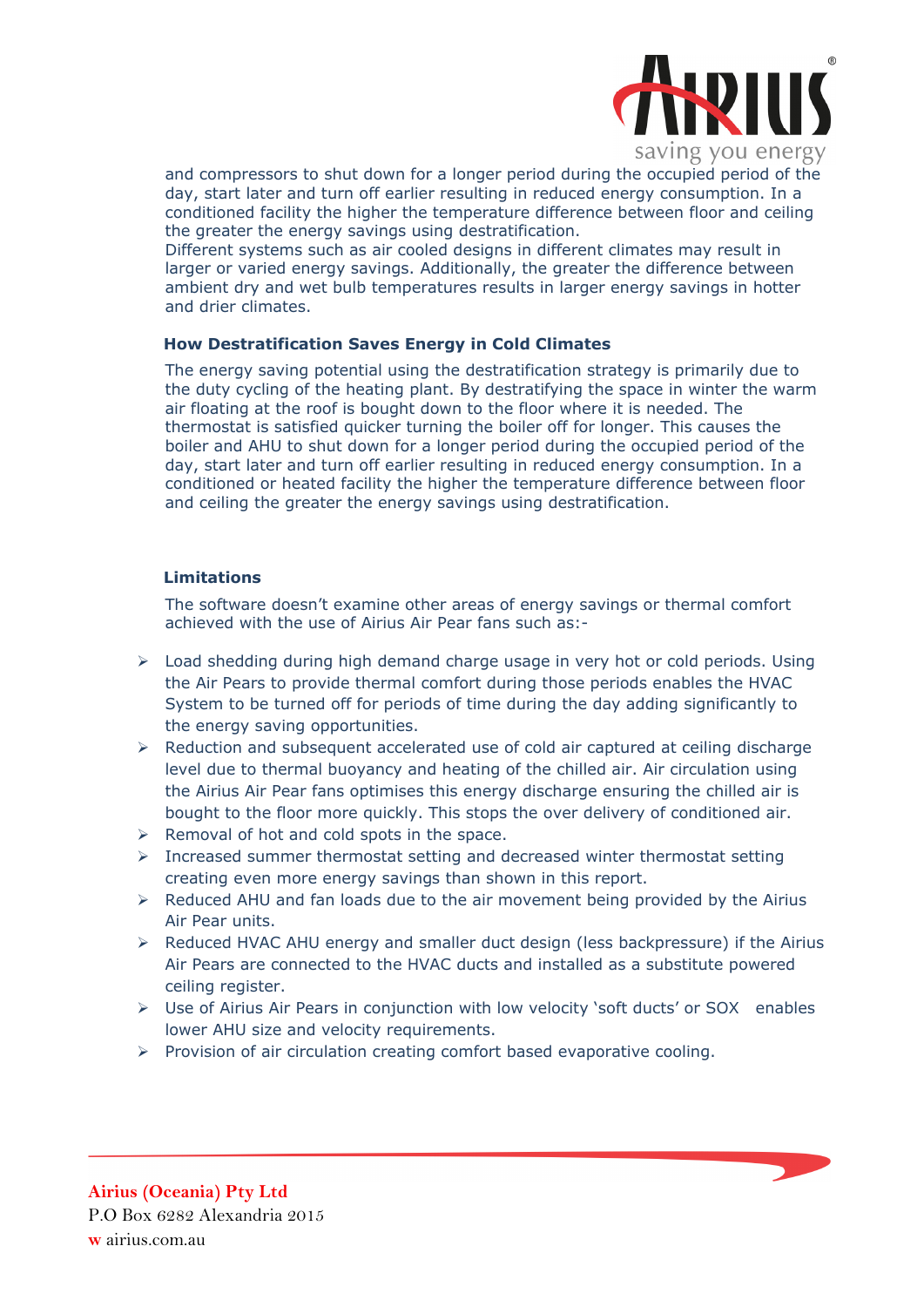

#### **1‐ Outcomes**

The cooling and heating energy saving potentials for these cities using this approach is as follows:

# **Cooling mode:**

Note: - The Degrees noted below in the crimson boxes represent the floor to ceiling 'Delta T'.

| City            | Energy<br>Saving(%)for 2C | Energy Saving(%)for<br>4C | Energy Saving(%)for<br>6C |
|-----------------|---------------------------|---------------------------|---------------------------|
| Sydney          | 8.8                       | 15.6                      | 21.5                      |
| Melbourne       | 14.2                      | 20.2                      | 26.4                      |
| <b>Brisbane</b> | 9.7                       | 13.0                      | 19.8                      |
| Auckland        | 12.1                      | 19.1                      | 22.3                      |
| Adelaide        | 11.4                      | 16.8                      | 23.2                      |
| Canberra        | 9.4                       | 17.9                      | 22.8                      |
| Darwin          | 6.3                       | 8.8                       | 16.6                      |
| Denver          | 8.9                       | 15.4                      | 22.3                      |
| Hobart          | 12.9                      | 24.5                      | 29.8                      |
| London          | 7.5                       | 12.1                      | 18.6                      |
| Perth           | 6.4                       | 13.7                      | 23.8                      |

# **Heating Mode:**

| City            | Energy Saving(%)for<br>2C | Energy Saving(%)for<br>4C | Energy Saving (%)for<br>6C |
|-----------------|---------------------------|---------------------------|----------------------------|
| Sydney          | 7.8                       | 19.0                      | 29.0                       |
| Melbourne       | 8.4                       | 17.1                      | 27.8                       |
| <b>Brisbane</b> | 9.8                       | 20.8                      | 25.6                       |
| Adelaide        | 7.8                       | 11.8                      | 18.7                       |
| Canberra        | 11.2                      | 17.0                      | 21.2                       |
| Hobart          | 5.4                       | 8.9                       | 13.4                       |
| London          | 8.9                       | 13.6                      | 19.7                       |
| Perth           | 7.3                       | 12.4                      | 18.9                       |

# **A. The Author**

Vahid Vakiloroaya.

Vahid has modeled for energy savings and air conditioning design over 150 buildings worldwide using this HAP software. He is an experienced mechanical HVAC engineer designing a range of air conditioning systems.

# **EDUCATION**

2010/Present; PhD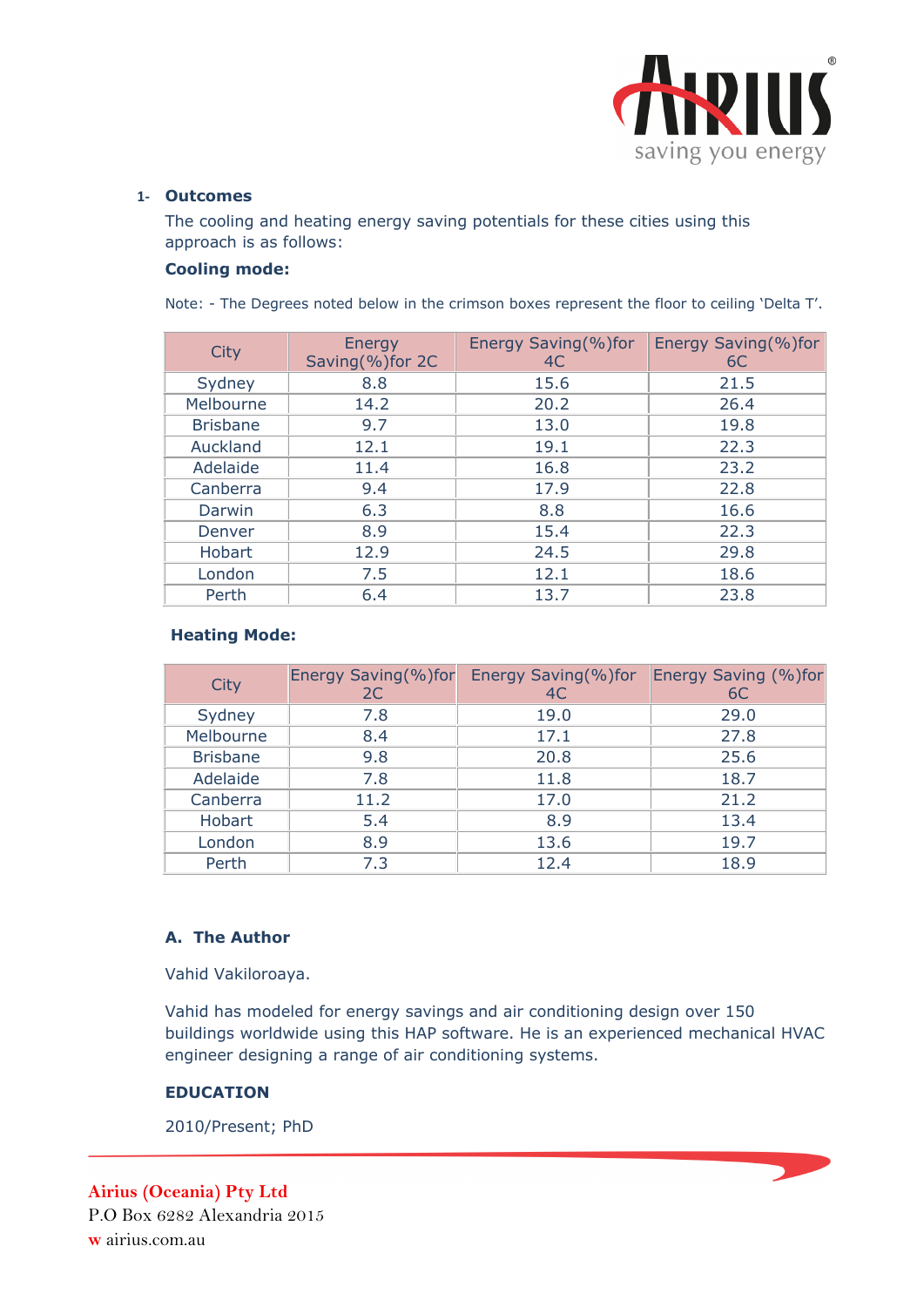

 School of Electrical, Mechanical and Mechatronic Systems,

University of Technology, Sydney, Australia

1998‐2003 Bachelor of Science in Mechanical Engineering Hons. (1st Class), Iran

# **EMPLOYMENT**

|                   | 2013-Present Chief Executive Officer -Green HVAC Solution |                       |
|-------------------|-----------------------------------------------------------|-----------------------|
| Sydney, Australia |                                                           |                       |
|                   | 2010 - 2013 HVAC Designer (Part Time)                     |                       |
|                   | A1 Best Air Conditioning Services Pty Ltd                 |                       |
| Sydney, Australia |                                                           |                       |
| $2009 - 2010$     | <b>Managing Director</b>                                  | ASA; Tehran, Iran     |
| $2006 - 2009$     | <b>HVAC Design Manager</b>                                | Sabalan; Tehran, Iran |
| $2004 - 2006$     | <b>HVAC Design Engineer</b>                               | HITACHI; Tehran, Iran |
|                   |                                                           |                       |

#### **Awards**

Winner of NASSCOM Australia Innovation Student Awards 2013,

 "Innovative Hybrid Design of an Energy‐Efficient Air‐Conditioner Using Supervisory Programmable Logic Controller."

- Winner of UTS Annual Green Hero Award; 2013
- Winner of UTS Research Showcase Innovation Award; 2013
- Highly‐Commended Consensus Innovation Awards 2013, "Ultra Cooler."
- Engineer Australia Excellence Awards, 2013 Finalist, IEAust, "Development

of a New Eco‐Friendly and Energy‐Efficient Solar‐Powered Single‐Effect Hot

Water Absorption Air Conditioning System."

TRAILBLAZER 2012 Finalist, UTS, Uniquest, Davies Collision Cave, Fisher

Adams Kelly.

- $\triangleright$  Winner of the Australian Postgraduate Award (APA) by the Department of Innovation,
- $\triangleright$  Industry Science and Research in conjunction with Australian Universities,

2010.

▶ Best Practical HVAC Engineer Award; 2005, Hitachi Co.

#### **Book Chapters**

V. Vakiloroaya, J. Madadnia, Cooling Coil Design Improvement for HVAC Energy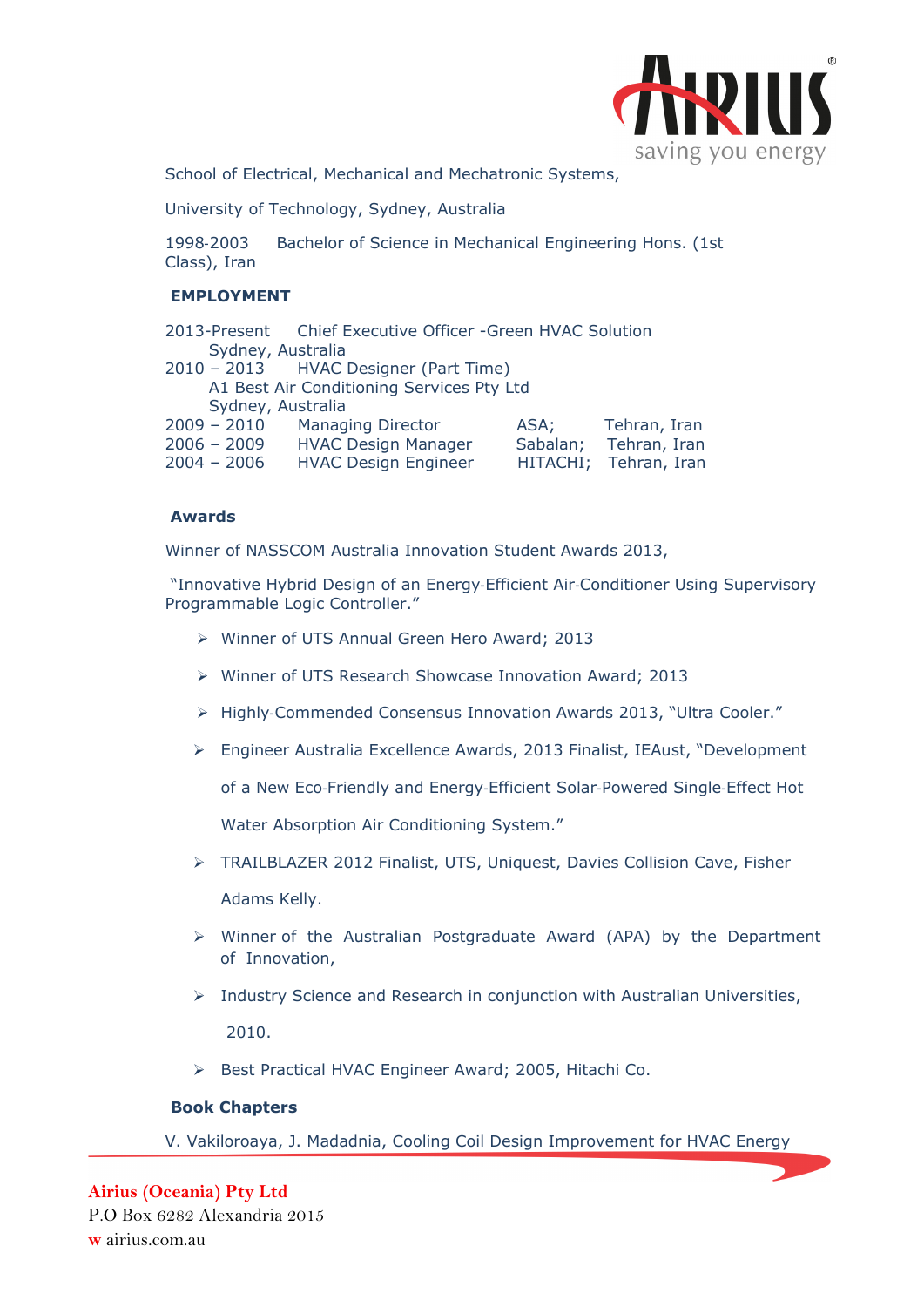

 Savings and Comfort Enhancement, Sustainability in Energy and Buildings, Springer Berlin Heidelberg, Chapter 85, 965‐974, 2013.

#### **Journal Publications**

Author of highly‐ranked international journal papers.

### **Conference Publications**

 $\triangleright$  Author of 20 international conference papers

### **Book Publications**

 $\triangleright$  Author of 10 books in field of HVAC&R.

### **Patents**

- $\triangleright$  Name of Invention:
	- "Solar Coolant System with the use of Adsorption Process," Invention Registry book No.: 31370, Declaration Registry book No.: 383102 27

Date of Registration: April 05, 2005.

 $\triangleright$  Name of Invention: "Intelligent Deodorize with the Use of Forward Filtration," Invention Registry book No.: 35848, Declaration Registry book No: 38412068, Date of Registration: February 22, 2006.

# **2. Carrier HAP 4.8 Software**

Carrier's Hourly Analysis Program is two powerful tools in one package. HAP provides versatile features for designing HVAC systems for commercial buildings. It also offers powerful energy analysis capabilities for comparing energy consumption and operating costs of design alternatives. By combining both tools in one package significant time savings are achieved. Input data and results from system design calculations can be used directly in energy studies.

http://www.commercial.carrier.com/commercial/hvac/general/1,,CLI1\_DIV12\_ETI4 96,00.html

Carrier web site, Accessed 2.12.2013

# **3. References**

- A. Arens et al. 2009: 'Moving Air for Comfort' ASHRAE, 2009.
- B. Aynsley, R; 2007: 'How Air Movement Saves Energy in Indoor Environments'; Ecolibrium, 2007; AIRAH.
- **C.** BSRIA; https://www.bsria.co.uk/